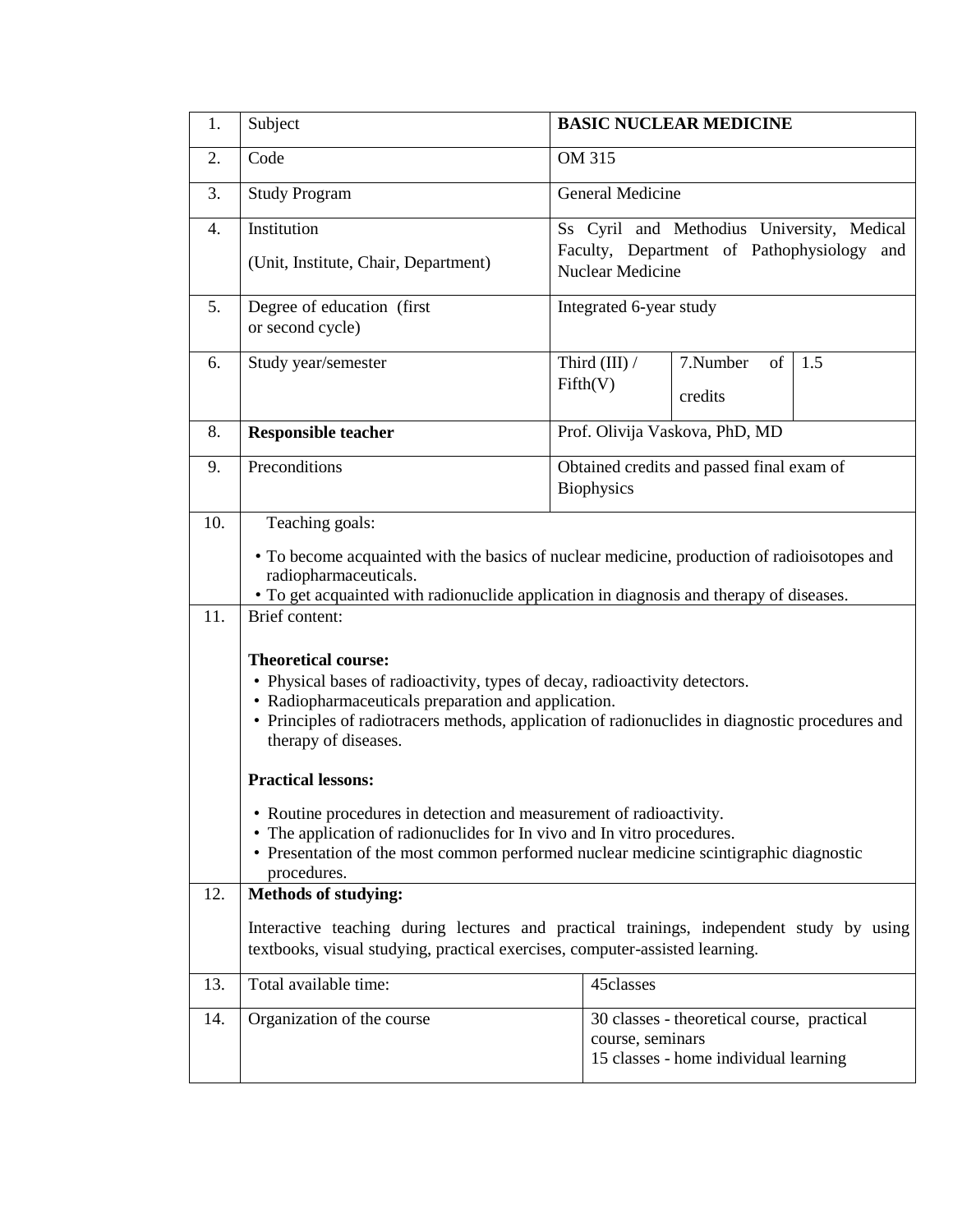| 15.                                      | Forms of teaching<br>activities                                           |  | 15.1.                                                         | Theoretical course                       | 20 classes  |  |
|------------------------------------------|---------------------------------------------------------------------------|--|---------------------------------------------------------------|------------------------------------------|-------------|--|
|                                          |                                                                           |  | 15.2.                                                         | Practical course, Seminars<br>10 classes |             |  |
| 16.                                      | Other forms of activities<br>Method of assessment<br>17.1<br><b>Tests</b> |  | 16.1.                                                         | Practice                                 |             |  |
|                                          |                                                                           |  | 16.2.                                                         | Individual tasks                         |             |  |
|                                          |                                                                           |  | 16.3.                                                         | Individual (home) learning               | 15 classes  |  |
|                                          |                                                                           |  |                                                               |                                          |             |  |
|                                          |                                                                           |  |                                                               |                                          | $min - max$ |  |
|                                          |                                                                           |  | <b>Continuous assessment</b>                                  |                                          |             |  |
| Final exam: final test +oral examination |                                                                           |  |                                                               |                                          |             |  |
|                                          |                                                                           |  | Final test: all unites of the theoretical and practical<br>1. |                                          |             |  |
|                                          |                                                                           |  | course with the exception of the theoretical part devoted     |                                          |             |  |
|                                          |                                                                           |  | to nuclear medicine in the field of oncology                  |                                          |             |  |
|                                          |                                                                           |  | 36-60 points                                                  |                                          |             |  |
|                                          |                                                                           |  | Oral examination: integrative knowledge<br>2.                 |                                          |             |  |

|     |                                      |                                                            | of the application of nuclear medicine methods in the<br>oncology field                                                                                               |                                    |  |  |
|-----|--------------------------------------|------------------------------------------------------------|-----------------------------------------------------------------------------------------------------------------------------------------------------------------------|------------------------------------|--|--|
|     |                                      |                                                            | $15-25$ points<br>The grade in the final exam is given according to the grading<br>table, and on the basis of the sum of points obtained in all of<br>the activities. |                                    |  |  |
|     | 17.2                                 | Seminar<br>paper/project<br>(oral/written<br>presentation) |                                                                                                                                                                       | $min - max$                        |  |  |
|     | 17.3                                 | Active<br>participation                                    | Theoretical course (% of presence)<br>1 point<br>$min.30\%$<br>31-70%<br>2 points<br>٠<br>5 points<br>71-100%<br>Practical course                                     | $min - max$<br>$1 - 5$<br>$6 - 10$ |  |  |
| 18. | Grading criteria<br>(points / grade) |                                                            | up to 59 points                                                                                                                                                       | $5$ (five) F                       |  |  |
|     |                                      |                                                            | from 60 to 68 points                                                                                                                                                  | $6$ (six) E                        |  |  |
|     |                                      |                                                            | from $69$ to 76 points                                                                                                                                                | $7$ (seven) D                      |  |  |